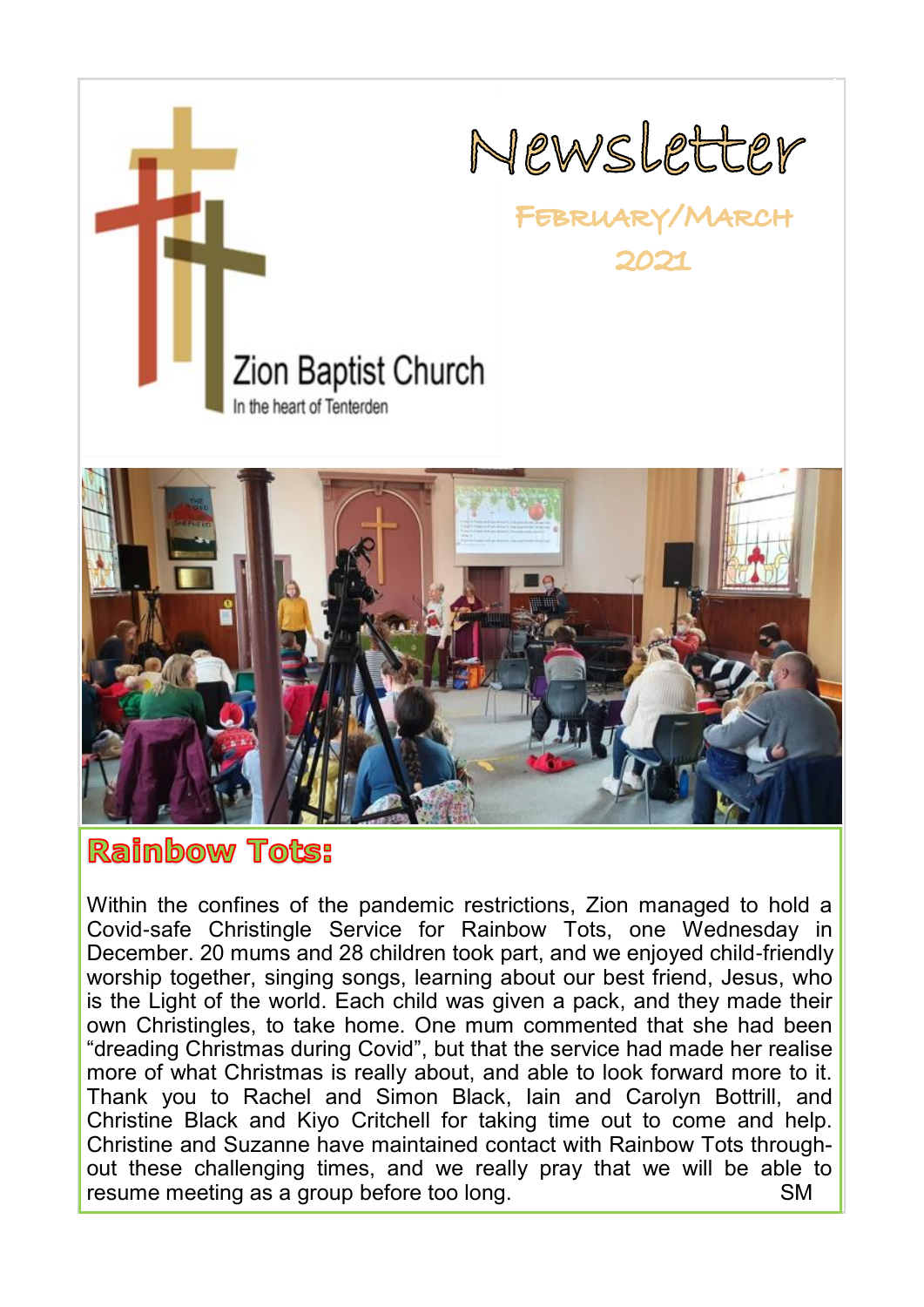## **Letter from our Pastor**

It's been almost two years since my family and I arrived at Tenterden, to serve at Zion Baptist Church. We give thanks for the love and support we have received because it has been the fuel that has helped us to settle little by little and to minister here. Certainly, I would have never imagined to be serving under these



challenging times (Lockdowns, Tier systems, Churches door closed, etc…). However, by the grace of God we have been able to continue to have fellowship, to worship, to encourage one another and to serve our local community.

Before we came, something that drew my attention was an article about "Tenterden History and Heritage". I learned that "Before the great storms of the 15th century silted up the River Rother, Tenterden was linked to the sea and became an important ship building centre and trading port." Tenterden was an affluent centre for the wool trade in the 13th Century and had the advantage of direct access to the sea. Much of what is now Romney Marsh was under water, and ships docked at Smallhythe. But these things have since changed. Tenterden has lost direct access to the sea, which is now some ten miles away. Tenterden has changed.

As we start a New Year, we know things have changed and will continue to change. Every day we hear about new government guidelines, more businesses and companies going into liquidation, more people losing their jobs. We read or watch the news about unrest and divisions in the USA. Suffering in different parts of the world due to the coronavirus but also corruption, and political and social unrest.

Let's be reminded that God's love never changes. Remember, God loves you and He has a plan for us in 2021. Billy Graham once said:

"Don't let the newspapers headlines frighten you. God is still sovereign; He's still on the throne."

Perhaps you wonder how can I help? If I am not a doctor, a nurse, a carer or someone in a place of authority, how can I contribute to improve this situation? What can we do as Christians? A sociology professor asked a pastor one day what the pastor could do for people who come to him for help in their marriages, work, or personal lives. The pastor replied, "We can give them hope."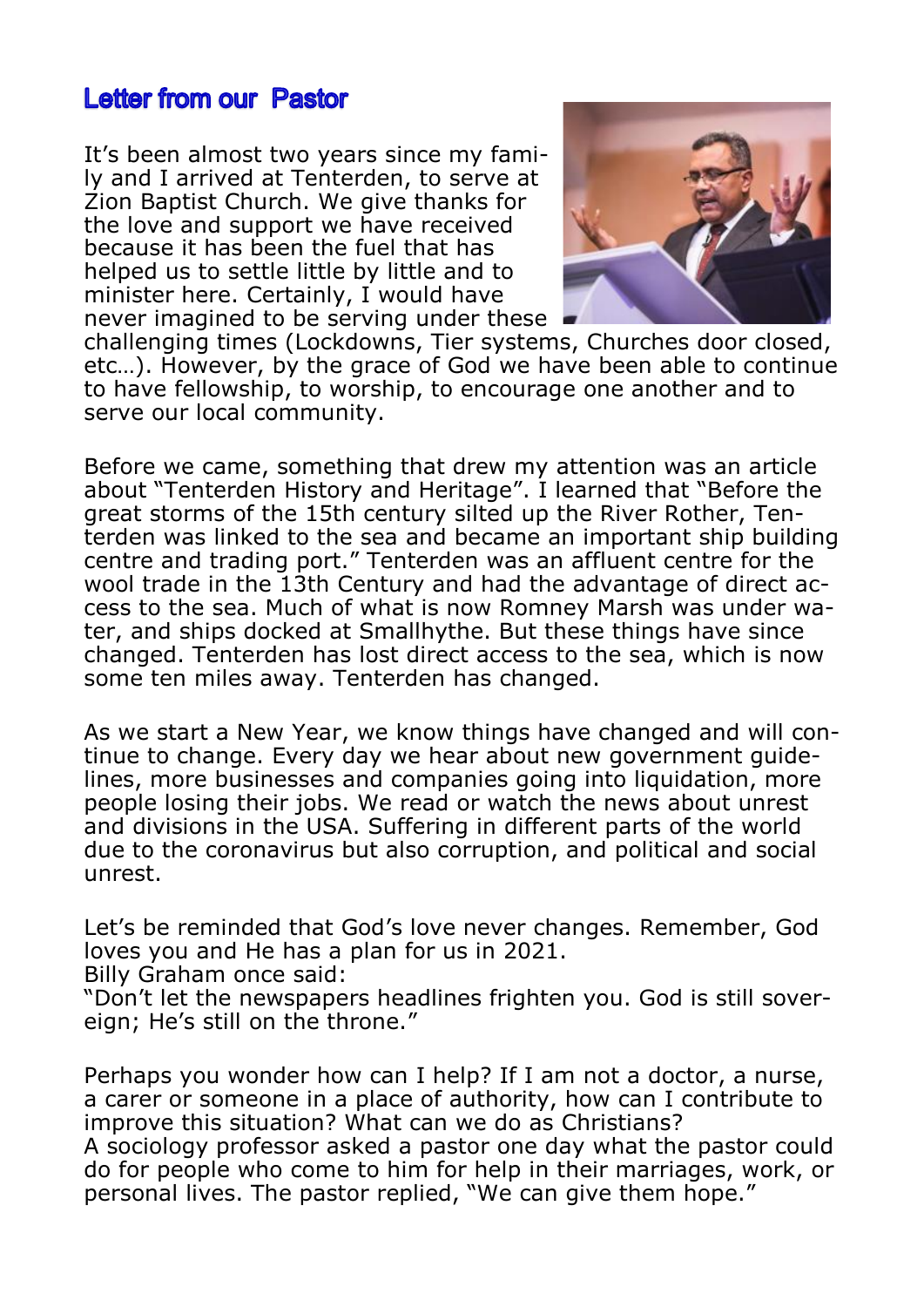The apostle Paul reaches the climax of his general exhortations to the church in Colossae in Colossians 3:17; "And whatever you do in word or deed, do all in the name of the Lord Jesus…"

Christ is the hope of every believer, Christ is the hope of the Christian family. Christ is the hope of His church. Christ is the hope of God's creation.

To be a Christian is to have access to this Hope (Jesus), who allows us to have hope in life, in our families and future.

As we start this New Year, perhaps there is an important question we should ask ourselves as part of the body of Christ.

### *What can we do to be more relevant as a church in Tenterden, during these challenging times?*

Before we answer this question. Remember that the steadfast love of the Lord never ceases, His word, mercy and love never changes. We have the hope of eternal lives because of our Lord Jesus and we are called to share this hope.

People need to see Jesus in our lives. Therefore, whatever we do in 2021 in word or deed in our workplaces, Schools, neighbourhoods, and homes. Let us do it all in the name of the Lord Jesus. Let us depend on Him under the guidance of the Holy Spirit so the outcome would bring praise to God the Father. *Freddy*

# **Saturday Prayer Meeting:**

Every fortnight, 8.30am Zoom link via email

## **Church Monthly Prayer Meeting:**

Thursday, **11th** February, 7.30pm Zoom link via email

Our **Home Groups** run fortnightly. They are currently on Zoom only. Mondays 10am-12noon and Thursdays 8pm-10pm Please join a Home Group

**Fellowship Meeting** alternate Mondays, from 10am join us for a chat and a time of fellowship Zoom link via email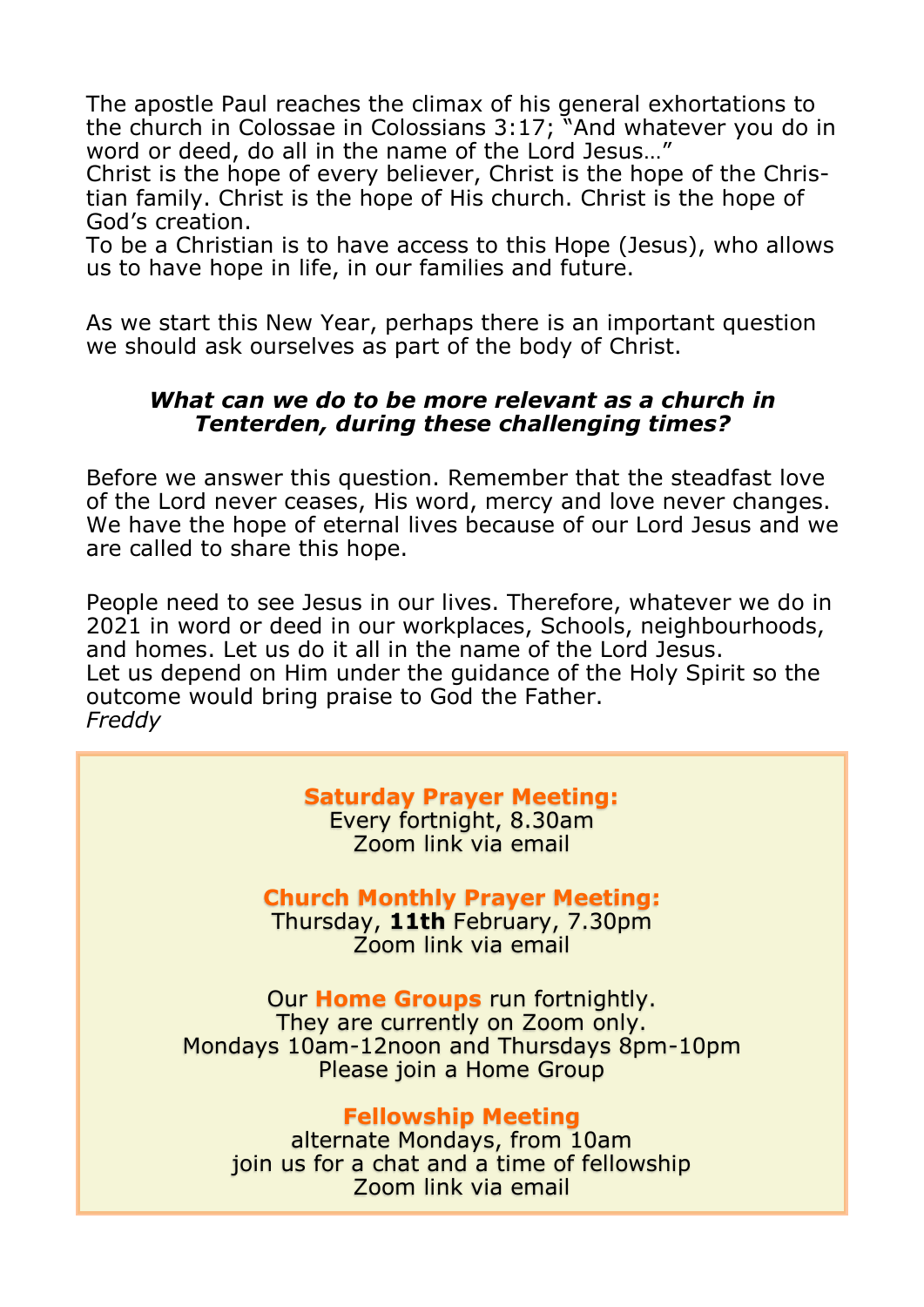### **Churches Together Combined Service for Tenterden Week of Prayer for Christian Unity 2021**

This service was on Zoom last Sunday evening. Zion had recorded it's part beforehand. It was fitting to celebrate this service for Christian unity with people (60+ participants) from different Tenterden churches.

in the contract of the contract of the contract of the contract of the contract of the contract of the contract

We continue with our **"Forty Days of Prayer"**  (Churches Together in Tenterden).

Please look out for Freddy's email for the link to the daily reflection. Zion did the first week of reflections to the theme of the 'Lord's Prayer'

As part of my study of The Life of a Jesus Follower, I came across this really helpful way of looking at what it means to "Abide in Christ" and thought it might be helpful to others:

## **Abiding in Christ = "To make Jesus Christ our permanent home"**

o Home is where your heart is; it is where you want to be.

o Home is the place to which you return, the place to which you are eager to get back to (e.g., when you've been on holiday).

o Home is where you feel comfortable and can really be yourself.

o Home is a place of safety and security.

o Home is where you bring your friends when you wish to have fellowship with them.

o Home is our base of operations; it is at the centre of what we do.

o Home is where you find your strength for life; it is where you eat and sleep.

o Home is where the people and the things we love the most are found. carolyn - Carolyn - Carolyn - Carolyn - Carolyn - Carolyn - Carolyn - Carolyn



# **BMS Birthdays:**

**13th Feb Mrs Pat Adkins 19th Feb Miss Jackie Goodsell 14th Feb Rhys Hendry**

**2nd March Mrs Carolyn Bottrill 7th March Mrs Christine Black 18th March Mrs Suzanne Martin**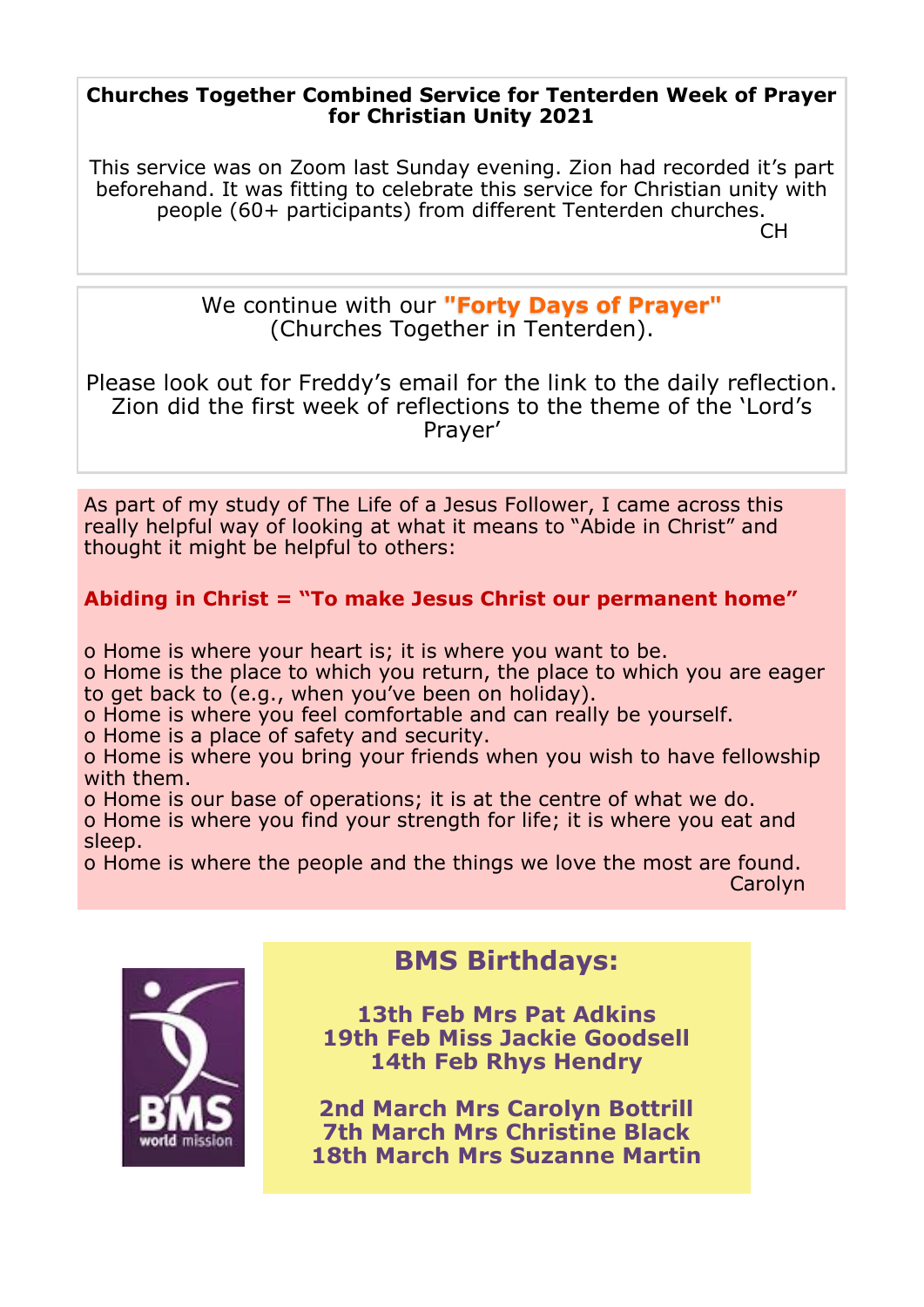

The church is looking for a First Aider. Any volunteer, please contact Freddy.

Training (online) will be provided.

## **Next Church Members Meeting**

Sunday, 9th May, after the morning service

# **Hardship Fund**

Thank you to those from our fellowship who have donated towards the church's Hardship Fund. To date we have helped **8 families**, providing Tesco vouchers, given over a number of weeks, to enable them to buy essential items which they would have been very challenged to provide otherwise. By visiting them each week to deliver the vouchers, it has also enabled us to build deeper relationships, particularly with some Rainbow Tots families.

## **"This actually is Christian love in action!"**

was the comment from one family. If you feel concern for a needy person (s), please contact Freddy, Iain, Iain, Christine Hendry or Suzanne. Complete privacy is assured within this group. Similarly, if you feel led to contribute to the hardship Fund, please see Iain. Pray that those who have received will want to increase their contact with us, and explore Jesus' love for them, in action.

SM

# **Tree of Hope**

Our Tree of Hope for Tenterden stood beautifully upright in the church garden, a prominent place in the High Street. It occasioned much comment, and people regularly stopped to write their messages of hope and hang them on the tree, over 100 were collected. We were also blessed that St Michaels Primary School and Homewood school talked about the tree in school, and some classes provided messages. Two of the St Michaels children and their teacher, Mrs Paskhin, recorded messages which were read out during the church's service of Hope on 13th December.

As with the display on the church doors, during the first 'lockdown' of 2020: **'Strength for Today and Bright Hope for Tomorrow'**, we pray that this witness to the people of our town might encourage them in the challenging times of Covid, and inspire them to think of the Christian faith, and maybe to find out more.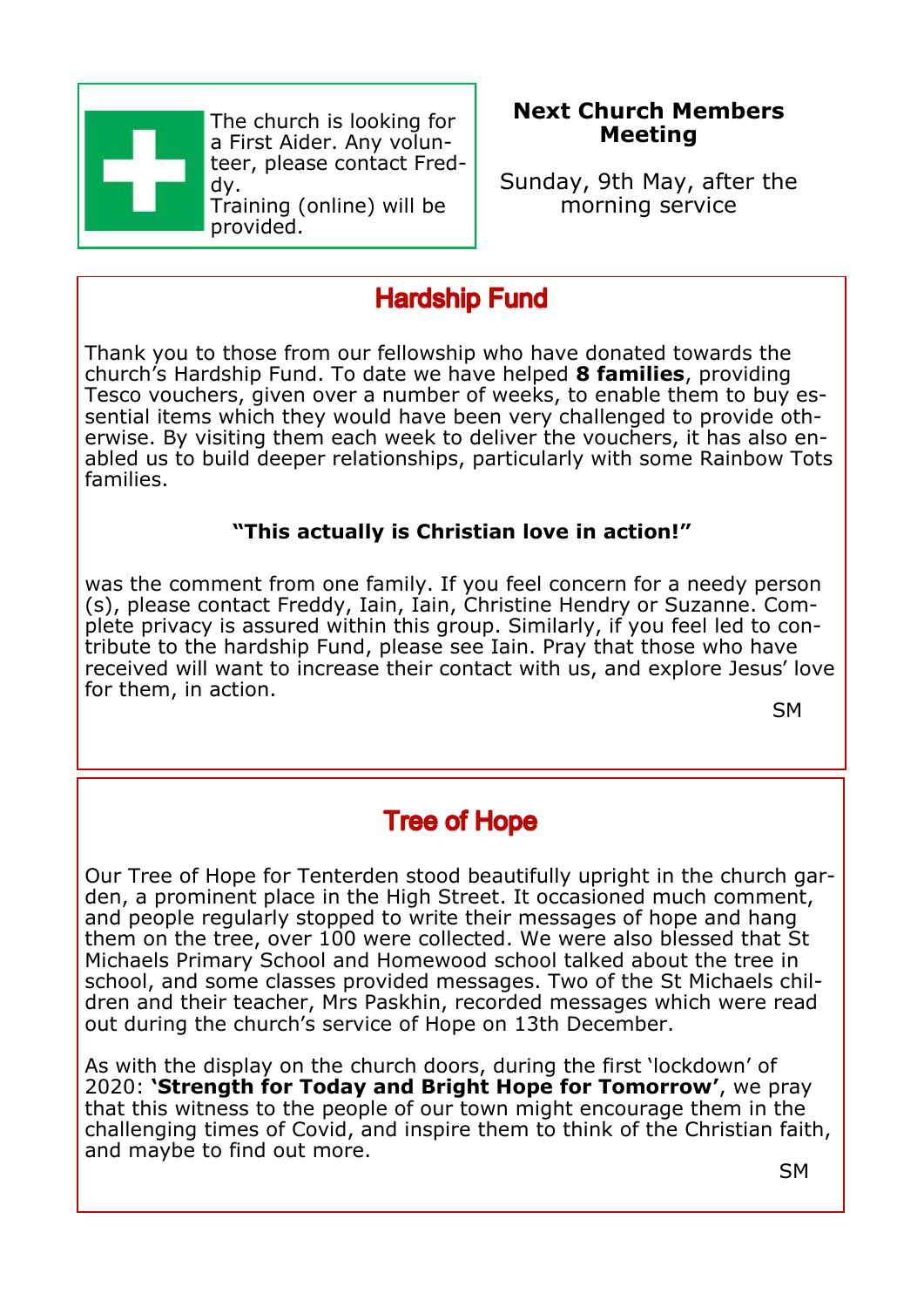Please watch over my family and friends and keep us all safe and healthy. Please keep the world safe and well and help Covid to be eradicated. Please help there to be peace in the world.

Peace and the love of God throughout the world.

Thinking of Roger, who is having chemo. God bless

### **I hope my family won't get Covid**

Equality

We always have love & hope, reminds us more at this time of year.

Please heal the world and comfort us in difficult times

#### *RIP grandad I love you*

Please God, our Father let our granddaughter Ella start getting better and a happier girl—let her mam, dad & sisters be happy again

*Dearest Emma, our thoughts and prayers are with you all. Lots of love, AR*

Give us strength to get through the next few difficult months.

#### **We hope everyone can see all of their friends and family in 2021**

Can not wait to meet our loved ones and friends again. We miss you all

Wish for a safe and kind 2021 for everyone all around the world.

> *I hope 2021 is a better year for everyone! I also pray for my son Myles to watch over him always*

I pray for xx, that she will cease drinking and fall pregnant. Please. We hope these difficult times won't harm us and our loved

Father God, thank you for the hope we've got in Jesus!

Thank you, God for being alongside us in all of this. We **hope** to be more

*Happy Birthday Jesus!*

Praying for a healthy 2021 and lots of new memories, such as getting our first home, marriage and be blessed with our own children.

> Bless you our loving son Benj 1975-2015

> > For Ania, please get well For Alex pls stay well

**You O Lord are our only hope. Guide us through this** 

I wish I was in Wales in my own house.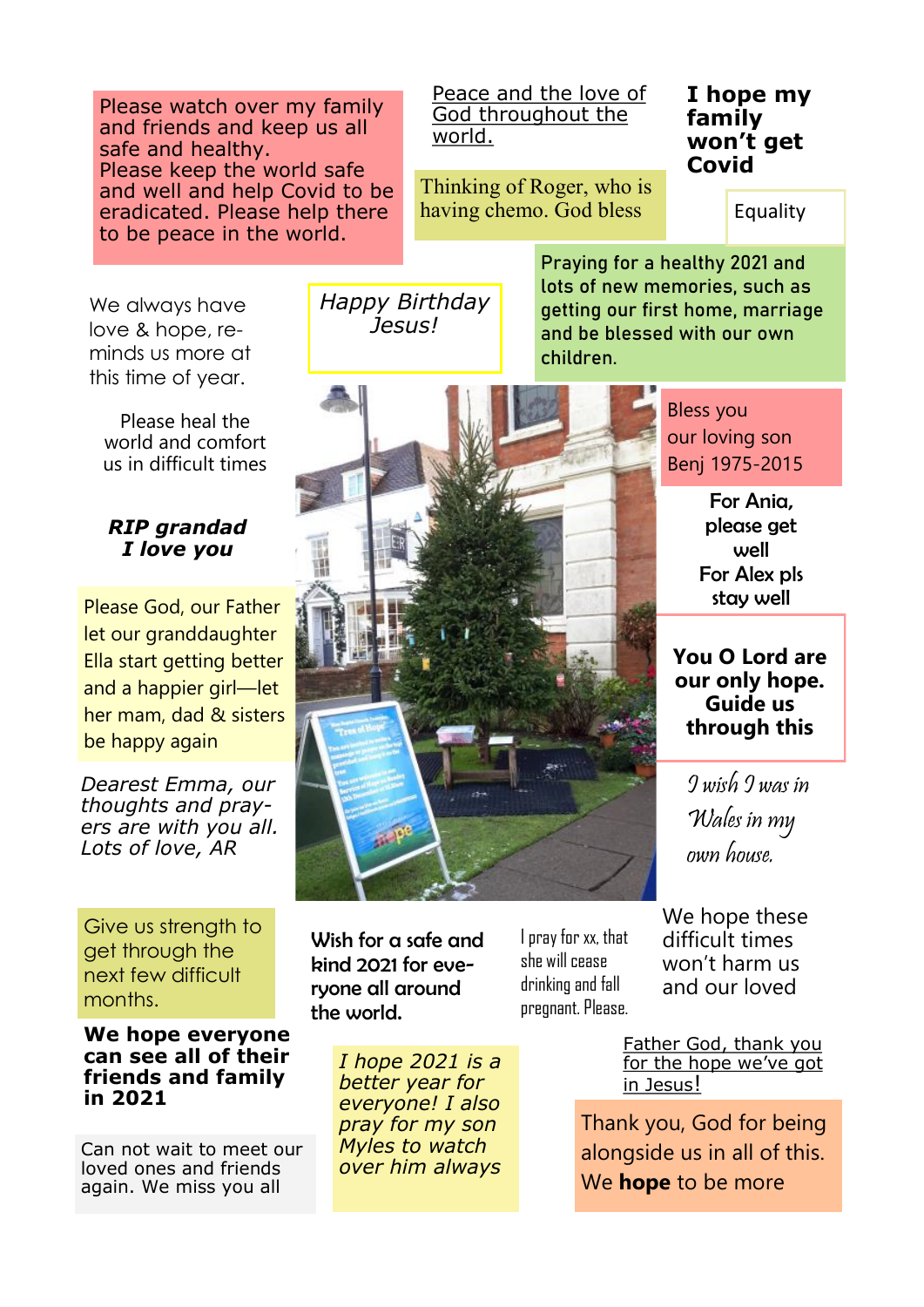### **LOCKDOWN RULES**

**WASH** your heart with Christ's blood. (Psalm 73:1) **KEEP** a social distance from evil. (Job 28:28) **AVOID** the crowd of wickedness and wicked men. (Psalm 1:!) **COVER** your mind from being infected from the sneeze of sin & hatred. (Lev. 19:17) **DO NOT** shake hands with abomination (Deut. 25;16) **DO NOT** hug heresy and false teachings. (2 Pet. 2:1) **BE SAFE** so that you will be saved. (Jer. 17:14) **SANITIZE** your life with the WORD of God. (Psalm.1:") **IN CASE** you notice any symptom's of sin, call the helpline of Christ in **PRAYER.** (Jer.33:3) **ALWAYS** remember to boost your spiritual immunity with FAITH and the **POWER** of the HOLY SPIRIT. (Jude1:20) **DC** Definition of the contract of the contract of the contract of the contract of the DC

A quote from Monty Don, in December 2020's "Gardeners' World" magazine: "Hold all things dear, because this - here... now... - is life. All of life, all of love, all dreams, are in this moment. The everyday and the ordinary don't need any contrived transformation. The possibility of delight is there, in the most humble and ordinary of moments." **SM** 

### **WORLD DAY OF PRAYER**

(A WOMEN LED, GLOBAL, ECUMENICAL MOVEMENT) Friday, 5th March Women of the Republic of Vanuatu have prepared this service.

### **CHURCH CONTACT DETAILS:**

Zion Baptist Church, 69 High St. Tenterden, TN30 6BB Tel. 01580 388934 Email: zionbaptisttenterden@gmail.com Website: www.zionbaptistchurchtenterden.org